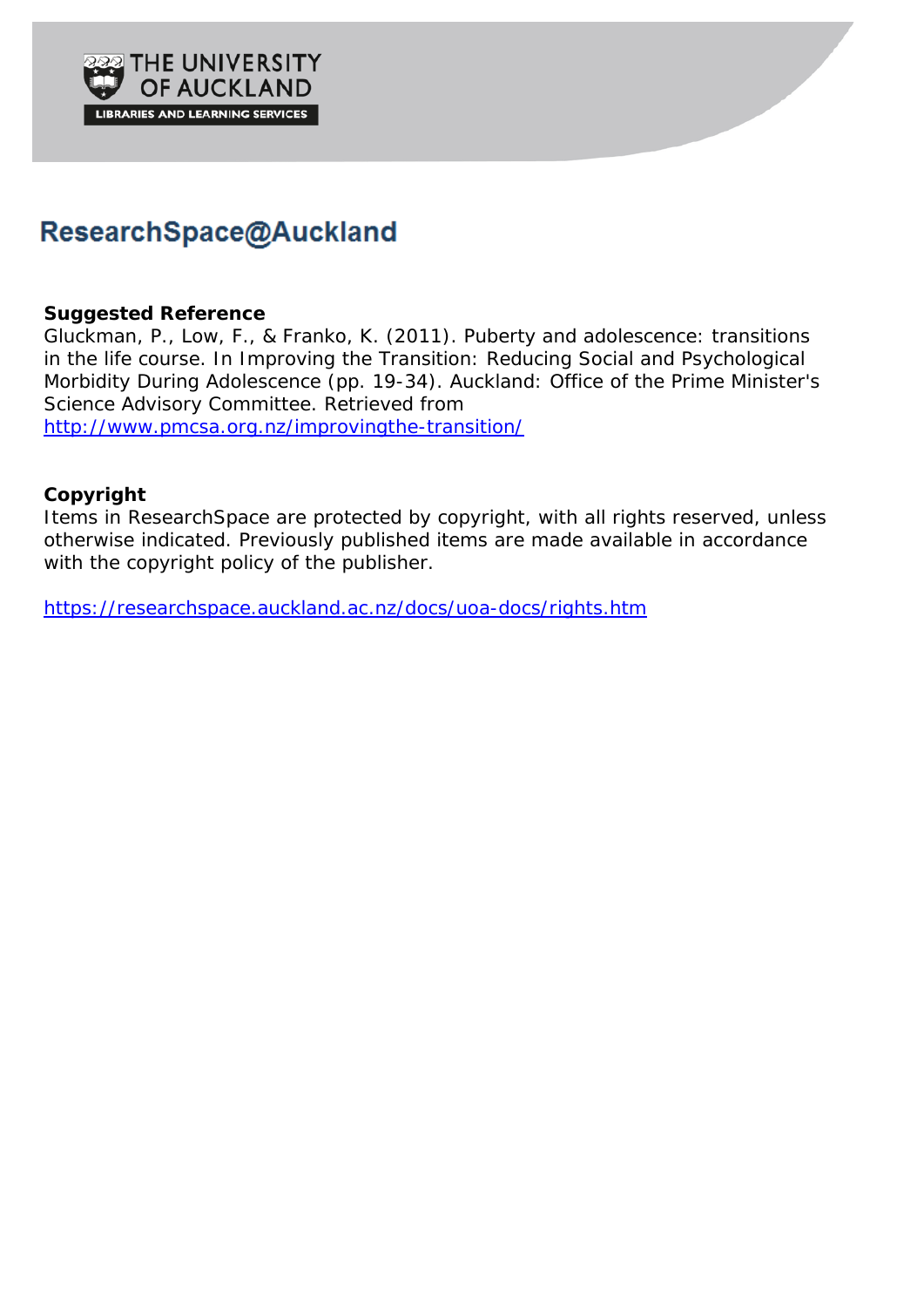## **Chapter 1**

# **Puberty and adolescence: transitions in the life course**

### **Peter Gluckman**

*Liggins Institute, The University of Auckland*

#### **Felicia Low**

*Liggins Institute, The University of Auckland*

## **Kathryn Franko**

*Liggins Institute, The University of Auckland*

## *Summary*

- With increasing frequency, there are discordances between biology, social and physical environments (often termed 'mismatch') with repercussions across the life course.
- Social evolution has intensified in recent decades and has had a particularly strong impact on human health via substantial changes in family and social structure, lifestyle, nutrition and physical activity, and in human interactions via increasingly complex social environments.
- Transitions during the life course are particularly sensitive periods wherein this mismatch may be observed to have long term consequences. Adolescence itself as a transition period from childhood to adulthood has become prolonged relative to recent recorded history, and both expected and observed behaviours have subsequently changed as well.
- Strongly supported by experimental and observational physiological, neurological and sociological data, this prolongation of physical and social development has both positive and negative consequences for an individual.
- However, society is ill-equipped to mitigate the negative effects of these changes, resulting in increased observations of antisocial behaviour on a large scale.
- Recent studies suggest that events in the early life period most strongly influence later life health, behaviour and functionality, all of which influence social and physical health and economic productivity on both an individual and a population scale.
- Investments in early life that target both cognitive and non-cognitive skill formation have seen substantial economic rewards, but it is increasingly observed that non-cognitive skills have a broader impact on social adaptation and positive social outcomes.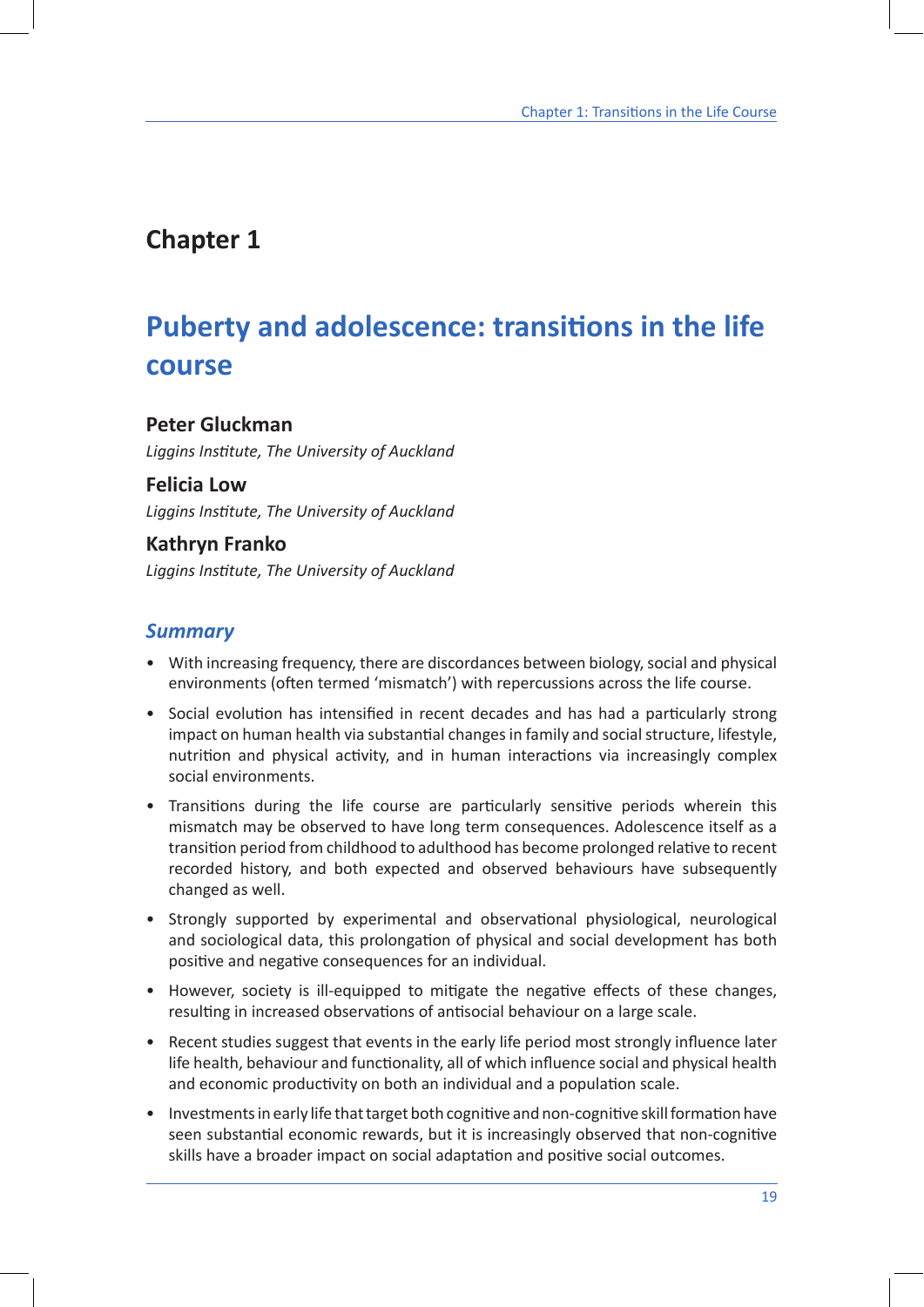• Later interventions as discussed elsewhere in this volume are also effective, but there are considerable data to suggest that prevention has broader effectiveness than remediation.

## *1. Introduction: a life course perspective*

All mammals, including humans, have distinct phases to their lives. Some such as the transition from being a fetus to being a newborn are abrupt; others such as the transition from being a child to being an adult are gradual. The human life course comprises the fetal period, infancy, childhood, a pre-pubertal juvenile period, adolescence, adulthood and senescence, and generally extends in modern times over 7 to 8 decades. The transition from being pre-reproductive to being reproductively competent – that is, the process of puberty – starts some years after birth, and while males stay reproductively competent for the whole of their lives, women cease to be able to conceive at or prior to menopause. This slow life course with a long prepubertal period is distinct to the human and several other long-living species which have relatively few offspring (compared to other mammals) who receive a high parental investment over many years after birth [1]. The pre-pubertal juvenile period is essentially unique to humans [2], and refers to that period after about the age of 7 years when independent living is possible but does not occur; this phase is generally accepted as having evolved to allow humans to achieve greater cognitive skills before entering puberty, given the essential role of learning in our species.

Humans are, of course, more than their evolved biological componentry. We live within social networks and in social contexts, and this social environment – which has its evolved basis – creates, and merges with, the physical environment to interact with our biology and make us what we are. But arguably we are organisms that, more than other mammals, rely on learning and past experience to influence both our individual and social behaviour.

Recent research extends this paradigm considerably: past experience influences not only our behaviour through learning, but both our biology and our behaviour through chemical changes in the way our genes our controlled – a process termed epigenetics. This leads to long-lived (effectively permanent, although putatively reversible) changes in the way both our brain and other aspects of our biological systems respond [3, 4]. It is this information that leads to the crucial understanding that events in any one part of the life course can have important influences on how subsequent parts of our life course play out. We know, for example, that events before birth can have life-long consequences that manifest as a greater risk of heart disease or diabetes in adulthood [5]. And increasingly we recognise that events before birth, in infancy and in childhood have major influences on how the transition from child to adult – that is through puberty and adolescence – plays out [6]. Indeed, two long-running New Zealand studies based in Dunedin and Christchurch have been instrumental in establishing such influences (for example, [7, 8]). A major thrust of other chapters in this report is to highlight that, because of the critical importance of early life developmental factors, it is inevitable that if the transition through adolescence is to be improved, greater attention must be given to earlier stages in the life cycle.

It is self-evident that the human condition at any point in the life cycle is a result of genetic biology, developmental biology, learning, past and current environments and culture (in its broadest definition) interplaying with each other. Yet, because different academic disciplines have been focused on particular components which are well separated in their academic traditions, it is only recently that a greater integrated understanding of these interactions has emerged. These differences have been most pronounced in the artificial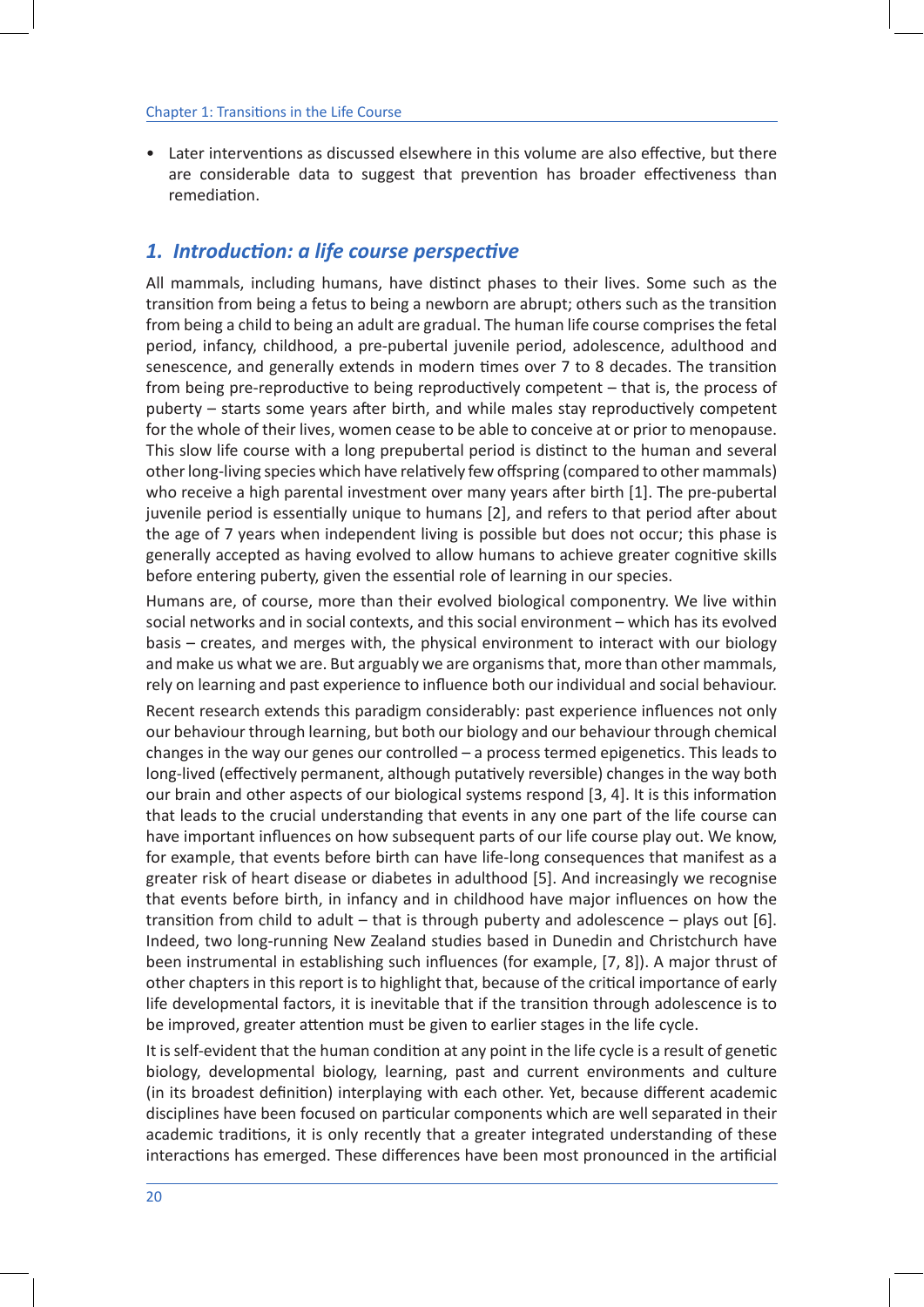but long standing 'nature' versus 'nurture' debates, where nature is generally used in a folk-biological sense to mean innate (which itself has multiple meanings [9]) or genetic and therefore not changeable, and nurture refers to learning and the context of the social and cultural environments. This has led to simplistic views of what is alterable and what is not, and to overzealous claims from different academic disciplines which have limited our understanding of human development. The emergent biologies of life history theory and epigenetics allow these concepts to be integrated – in effect, they cannot be separated [10]. Thus when a period of transition in the life course is being considered, such as puberty/adolescence, there are biological, developmental, social and cultural factors all at play. This chapter dissects these elements for explanatory purposes but they are of course intertwined. Evolutionary perspectives integrate these domains and are therefore a particularly useful heuristic.

## *2. Puberty*

Puberty can be defined as the period in which a juvenile's previously inactive gonads (testes in the male; ovaries in the female) become activated, with the ensuing hormonal changes leading to physical and psychological changes allowing for reproductive competence. Puberty is not an instant in time; it takes 3 to 5 years to occur. It generally starts somewhat earlier in girls at between 7 and 12 years of age, and between 8 and 13 years of age in boys. In girls the first signs of puberty are the appearance of breast buds and then pubic hair. As these develop there is a growth spurt; late in the growth spurt ovarian action becomes cyclic, the girl starts having periods and she becomes fertile. In boys the first sign of puberty is the start of testicular enlargement followed by the development of pubic, armpit and facial hair, a change in the positioning of the larynx (leading to the voice breaking), the onset of sperm formation and a growth spurt. In both boys and girls this process leads to changes in body composition, with boys in particular becoming more muscular. The initiation of puberty is due to changed functions in the hormone control region of the brain called the hypothalamus, which starts to release a master control hormone; how this is switched on is poorly understood [11]. The physical features of puberty are reflected in an increase in sex hormones (primarily testosterone in boys; estrogen and progesterone in girls) released in the circulation by the activated gonads. These hormones also affect brain function, affecting the number of connections in the brain and perhaps the number of brain cells [12]. As a result the progression of puberty is associated with the development of certain aspects of brain function and, in particular, the development of psychosexual thoughts which are reflected in the interests and behaviour of the young person transitioning puberty. There is a presumed relationship between this psychosexual maturation and the changed way young people socialise and interact with their peers, and start engaging in attention seeking behaviours in relation to these peers.

This distinct life course pattern arose through the evolution of the human species. In evolutionary biological terms, the capacity to reproduce in an appropriate manner at the appropriate time in the life course is a major driver of what shaped our species. Thus it is to be expected that puberty, that is the shift to reproductive competence, is influenced by a number of environmental factors. For example, in modern hunter-gatherer societies the age of puberty is reduced in societies where the rate of mortality is high [13]. This is because the biological drive reflected in evolutionary processes is to ensure successful progeny, which in a risky environment is maximised by reproducing early. Recently Daniel Nettle's team has shown that similar drivers operate in Western societies. Extensive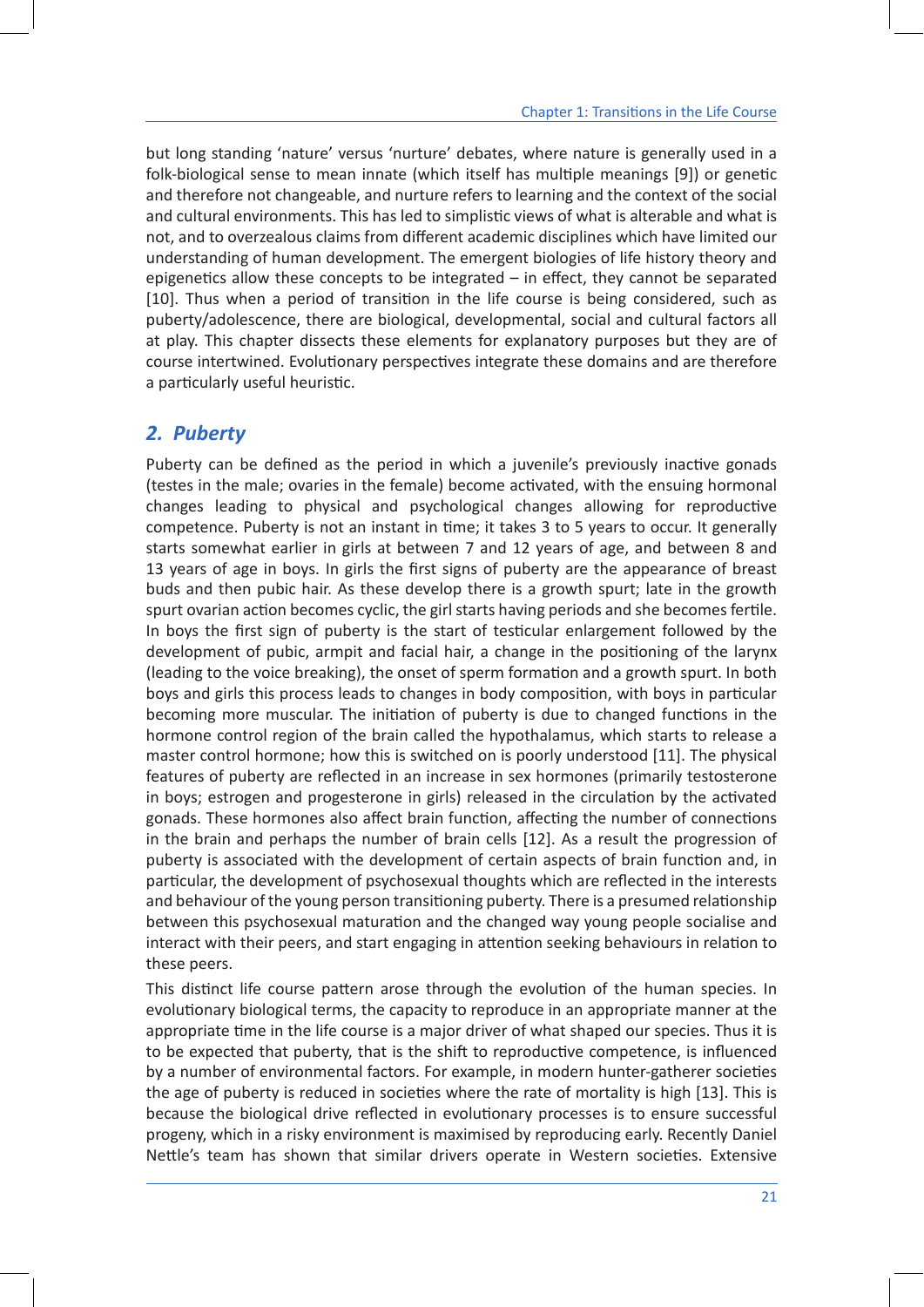studies of large UK cohorts showed that the life course is accelerated in those living in poverty ridden circumstances or those who experienced adverse early life familial events, where earlier age of puberty, earlier age of reproduction and shorter life span are observed [14-16]. Similarly, other threatening circumstances (in real or evolutionary terms) such as low parental supportiveness [17], being born small [18], childhood abuse [19] and dysfunctional paternal behaviour [20] can accelerate the onset of puberty. It is worth noting that the latter two studies looked at New Zealand children. Extreme circumstances such as severe childhood undernutrition, severe stress, and illness (e.g. anorexia nervosa) can also delay the onset of reproductive competence, and the processes underlying these occurrences demonstrate biological overrides on the timing of pubertal processes.

The age of onset and completion of puberty in Western populations has markedly declined over the past 200 years [21]. This is best documented for the female where the age at first period (menarche) provides an unequivocal time point in maturation. For European girls, the average age at menarche in the late 18th century was about 17 years; it has fallen progressively and quite rapidly over the next 150 years, then has continued to fall more slowly up to the present time, where it is now approximately 12 years of age. There is of course large variation in individual timing and a mean age of 12 years is associated with a normative range extending from 11 to 15 years. However, because menarche occurs relatively late in the progression through puberty, this means that possibly 50% of New Zealand girls have entered the pubertal process during primary school, and have had their menarche before they leave intermediate school [22]. Two generations ago, it was rare for a primary school girl to enter puberty but now an increasing number will have had menarche at primary school. This is a dramatic change in short time span and highlights the difficulties of imposing parental and grandparental concepts of maturation onto the current generation. There are some population differences in the age at menarche [21], but the extent to which they represent genetic differences or reflect populations in different stages of the nutritional and socioeconomic transition is unknown. In New Zealand, Māori and Pasifika girls tend to experience an earlier onset of menarche, with about 80% menstruating by age 13 compared to 62% of those of European origin; the disparity at age 11 is particularly concerning, with the number of Māori and Pasifika girls reporting menarche exceeding that of European girls by about 2.5 to 3.5 times [22].

While changes in the age of puberty are less well documented in the male they appear to have followed a similar trend of falling considerably over recent generations [23].

The evidence would suggest that this fall in the age of puberty onset – generally termed the secular trend – arose because of a marked improvement in maternal and infant health and nutrition since the Enlightenment in Europe at the beginning of the 19th century. Experimental [24] and epidemiological [25] evidence suggests that the improved state of maternal nutrition is important, alongside the generally accepted role of improved infant health and childhood nutrition [6]. Thus the fall in the age of puberty can be seen as a general reflection of an improvement in maternal and child health. It may be that excessive obesity in childhood further accelerates the fall in the age of puberty, and given the increasing rates of childhood obesity in developed societies to alarming proportions [26], this may be having some additional effect above that of the secular trend. There is little substantive evidence to suggest that the changing age of puberty in the normal population is linked to environmental contaminants such as toxins and contraceptive pills in the water supply, although there have been rare situations such as that of precocious puberty in Puerto Rican children in the early 1980s, suspected to be caused by inordinate hormonal use in farmed animals or by mycotoxin contamination of food [27, 28].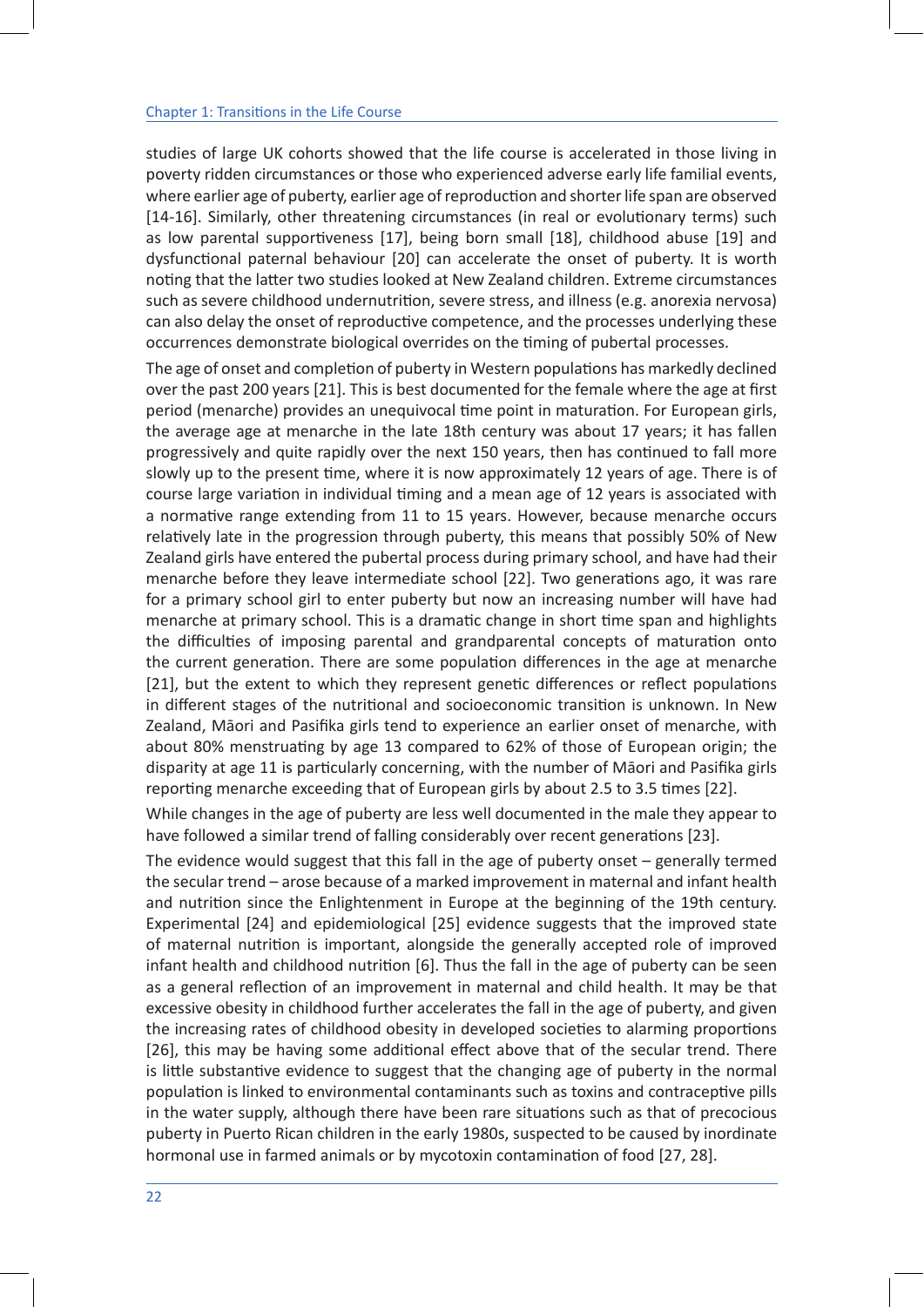There can be a complex interplay between experiences before and after birth and the age of puberty. Within the normal population, the earliest ages at menarche are seen in those who were smallest at birth and who become relatively overweight in childhood [6, 29, 30]. This can be understood in life history terms [6]. Its most dramatic effects are in children who transition from highly deprived environments early in life to enriched environments in childhood. A classic example is that of girls from developing countries who are adopted in infancy to families in Europe [31]; some of these girls may undergo menarche at as early as 8 years or less and are therefore at considerable disadvantage, both psychosocially and physically, because menarche presages the end of the growth spurt.

While earlier (but not precocious) puberty is generally a sign of good child health in Western society, the problem is that because of the rapid fall in the age of puberty, there is an increasing mismatch which those aspects of maturation which are independent of sex hormone effects. The perception that an individual looks mature and is advanced in puberty can lead to inappropriate assumptions about other aspects of their maturity and behaviour. This presumption can occur both in how others perceive the child and how the child perceives himself or herself. These issues are addressed in more detail in the next section.

## *3. Adolescence*

For the purposes of this report, adolescence is defined as the period between the onset of puberty and the time when the individual is accepted as an adult by the society in which he or she lives. As such it involves a broader set of considerations including societal, cultural, behavioural as well as neurobiological aspects in its definition. There are clearly major biological substrates to progression through adolescence. Some aspects of brain function mature apparently independently, or at least partially independently, of puberty *per se*. In general processes of executive function including impulse control, judgement, evaluation of risk, reward behaviours and what might be called wisdom are not fully developed by the time puberty itself is complete, as discussed in the following section. Some aspects of psychosocial – as opposed to psychosexual – function also mature later although these probably reflect the executive functions detailed above. Society relies on this cluster of behaviours to assess when an individual can be accepted as an adult. Because this is highly variable among individuals, societies have tended to formalise this through legal ages to define adulthood or maturity. For example the age of legal responsibility, of legal sexual intercourse, of voting, of ability to leave school, of eligibility to join the military, of consenting to a medical procedure, of buying alcohol or hiring a car are all defined by law or regulation – these social milestones vary considerably both within a society and across rather similar democracies. There is therefore a high degree of ambiguity both for the individual and for the society in terms of how an adolescent should be evaluated in a particular situation.

In simple terms, adolescence can be envisaged as a period in which sexual maturation is occurring or has occurred, with neurobiological consequences promoting sexual thoughts, and risk and attention seeking behaviours. However depending on the society in which the individual lives, his or her behaviour, wisdom and judgement may not be seen as fully mature. The contextual variation of this is obvious across different populations: in simple societies such as those of traditional hunter-gatherers adolescence may be very short, particularly for females, whereas in modern Western society adolescence has become very prolonged.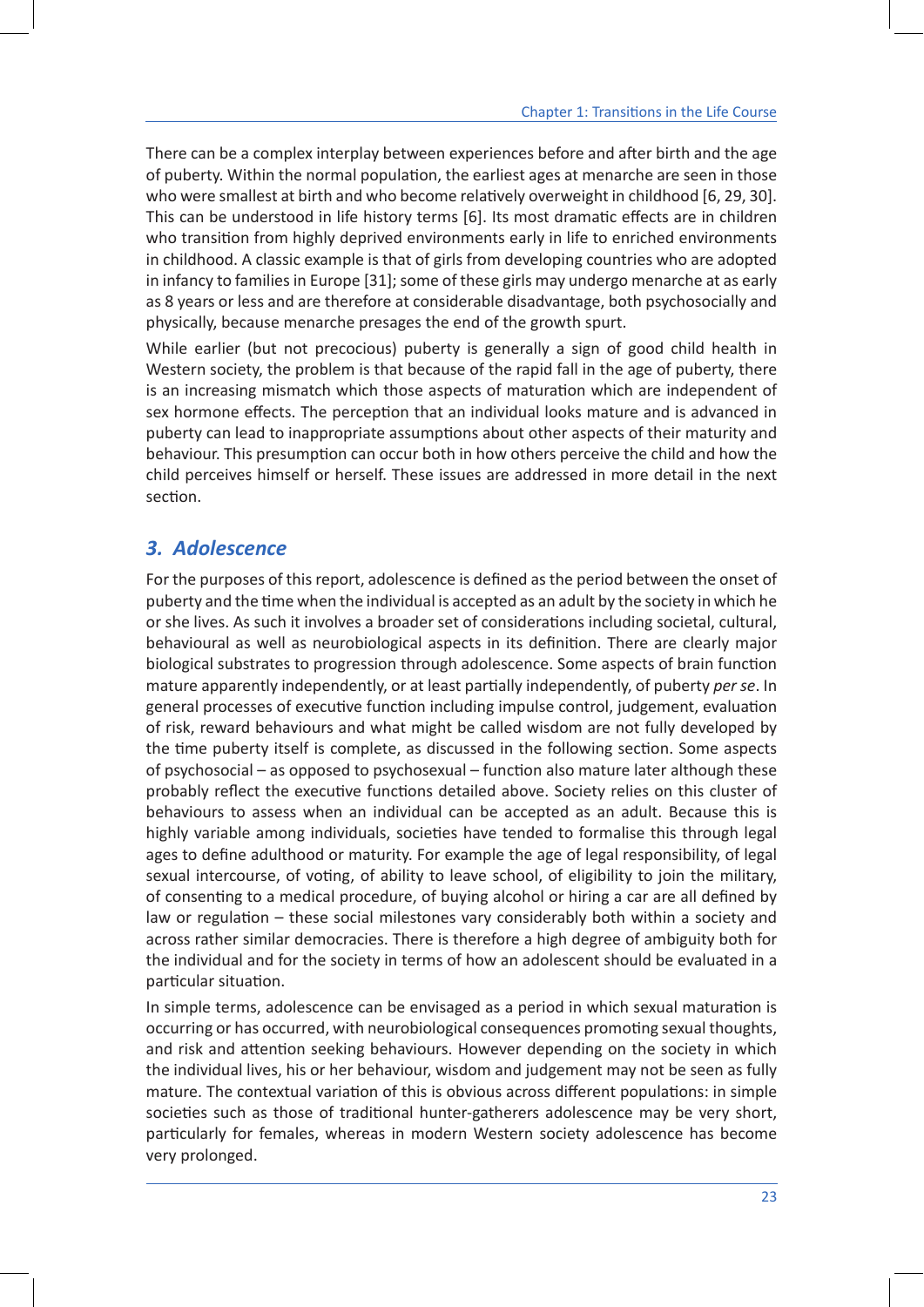Indeed it has been argued that prolonged adolescence is a relatively recent phenomenon in Western societies. As stated earlier, puberty had much later onset 100 years ago and for reasons discussed below, most individuals made a rather rapid transition from the pubertal stage to being an adult. When the age at menarche in a girl was between 16 and 17, there was generally a very short transition to being married or joining the workforce by the age of 18 to 20, and being accepted as an adult by that society. But now the age of puberty is much lower and yet, for reasons detailed in the next section, full psychological maturity is not exhibited in most until well into the third decade of life. This suggests that adolescence has extended from perhaps 1 to 3 years in length to between 7 and 15 years in length, with consequences which are at the heart of this report.

This discrepancy has been termed the mismatch of puberty [32], and there are data to suggest that this is a major driver of adolescent morbidity. For example, in girls where the timing of completion of puberty can be readily recorded from the age at menarche, earlier puberty – that is, a greater degree of pubertal mismatch – is associated with a greater risk of sexual activity, uptake of smoking and drinking, drug experimentation, aggression and eating disorders [33-35]. The curve of risk rises noticeably when the age at menarche is below 11 years. In studies of a large Swiss francophone cohort of teenagers subject to extensive psychological evaluation, earlier puberty was linked to a greater risk of acting out behaviours, substance abuse, sexual activity, and depression and anxiety in the young people [36]. In boys this was reflected in a significantly greater risk of attempting suicide. The study had a limitation in that puberty was not prospectively recorded and given the different social contexts in which populations operate, more research would be needed to evaluate whether generalisation of this observation is possible. Regardless, there is no doubt from the literature that earlier onset of puberty and the delayed age of completion of adolescence are associated with higher teenage morbidity [6, 37].

## *4. Brain maturation and adolescence*

#### *4.1 Biological maturation of the brain*

In recent years, a wealth of neurobiological data have emerged from studies of Western adolescents suggesting that biological maturation of the brain, as reflected in brain imaging and functional studies, happens much later in life than was generally believed [38-41]. Many neuroimaging studies mapping changes in specific regions of the brain have shown that those regions associated with higher levels of executive function including task initiation and management, self-image, impulse control, judgement, strategising pathways and managing strong emotion, only fully mature well into the 20s [42-45]. Adolescents also have different responses within their brain pathways to reward-initiating stimuli compared to children and adults [46], and this is generally thought to relate to earlier maturation of striatal reward areas of the brain than fronto-cortical self-regulatory control regions [47-51]. An alternate and not mutually exclusive explanation is that the adolescent brain exhibits transient expression of reward-seeking pathways as an inherent part of the maturation of exploratory life skills [46]. Either way these data highlight the distinct features of the adolescent brain, which create challenges for society, families and individuals reflected in the acting out behaviours of adolescence. It explains why the adolescent is more vulnerable to poor decision making and risk taking behaviour [52] and is more sensitive to reward inducing stimuli such as peer pressure, drugs and alcohol [47].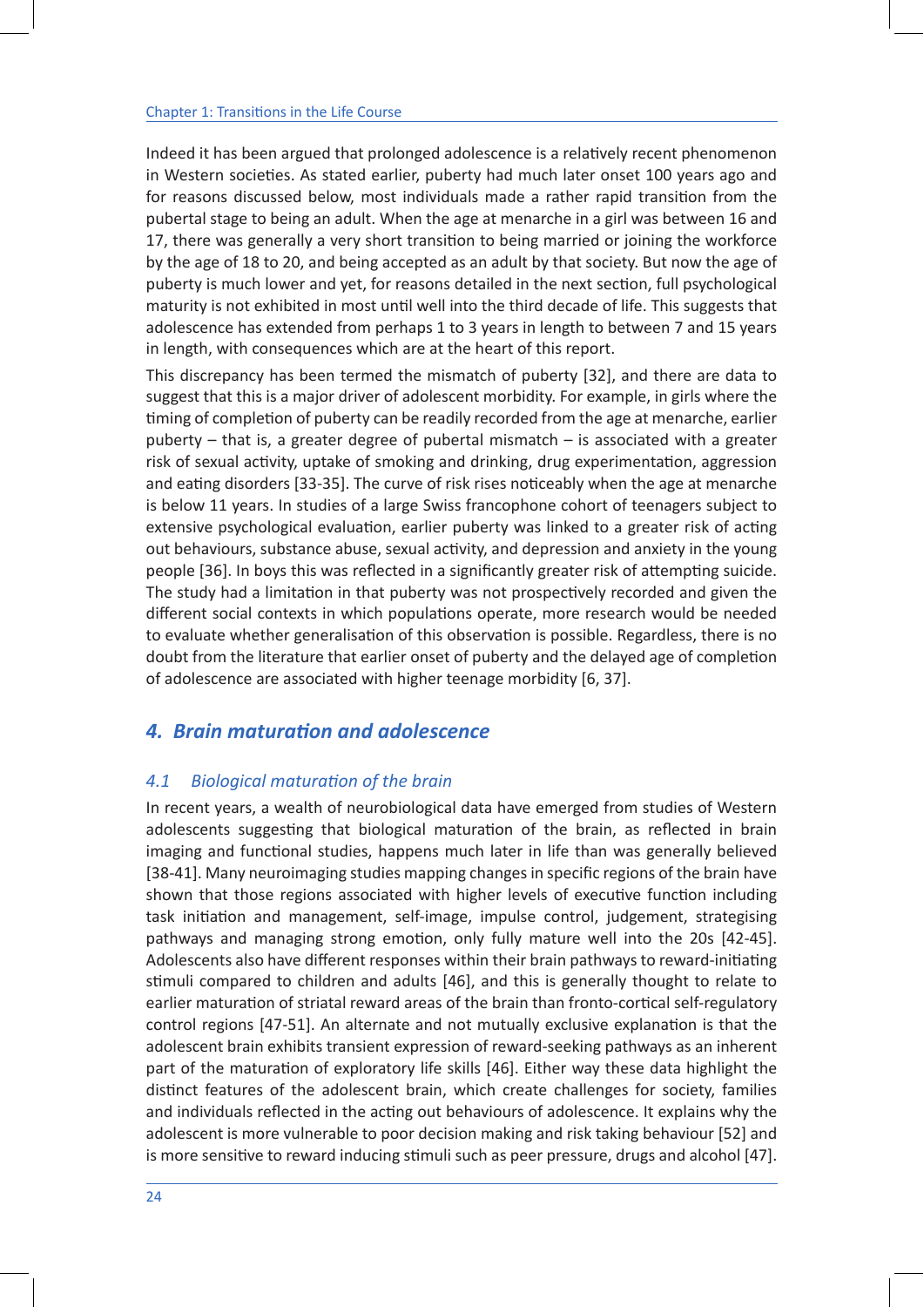The significance of these neuroimaging data showing late maturation of the brain regions important for executive functions is supported by behavioural studies of psychosocial maturity and other socially responsible behavioural traits in adolescents and adults. These show that 'maturity of judgement' measures such as responsibility, perspective (ability to assess short and long term consequences) and temperance are, on average, fully attained at about the age of 20 years – much later than was generally thought [53, 54]. Therefore, adolescents exhibit less psychosocial maturity than adults despite generally having similar cognitive abilities and being biologically mature.

These findings of asynchronous maturation raise three explanatory possibilities. Firstly, executive brain function has always taken a long time to mature but the late maturing components were not critical to normative behaviours in more simple societies. Secondly, we live in a more complex society than that in which we evolved to live, and as a result it takes longer to accumulate the full range of social skills to operate as a productive member of society. Thirdly, both modern society and the way children are bought up earlier in the life course have changed the manner in which the brain matures. In part this may also reflect the attitudes we bring to bear on young people – that is, our willingness, or lack thereof, to accept that they have reached the age of maturity. The interplay between how we respond to young people and the way their brains and behaviours mature is poorly understood. These are not mutually exclusive explanations and can be distilled to two factors: we live in immeasurably more complex societies than those in which we evolved [32], and we may be changing the way the brain matures as a result of educational and child rearing practices which have emerged in recent decades.

## *4.2 Societal and cultural influences*

There are academic arguments to support each of these explanations, but formal evaluation remains to be undertaken. Several possible societal and cultural changes need to be considered in this context. Firstly, 50 years ago primary school children had relative freedom outside school and undertook considerable independent and unsupervised play activity. Now parental attitudes of care and risk avoidance, and the shift of more women into the workforce, have meant most young children live more regimented lives. In contrast, adolescents previously had limited choices within the school system and their social activities were more regulated and limited. Now, they have a very broad range of choices and parents may tend to feel that they have relatively little control on the boundaries of behaviours that they exhibit. Access to money is very different for the modern adolescent; it equates to more freedom from the parent. This is not just a sociological issue – is it that the switch in rearing practices from a loose-to-tight progression to a tight-to-loose progression has changed the learning experiences that influence the maturation of executive function and its biological substrate in the brain?

Secondly, the human brain largely evolved in the Pleistocene period when humans lived in much simpler societies, generally in clan groups estimated to be between 50 and 150 people in size, with simple social and hierarchal structures [55]. Studies in primates of the part of the brain associated with higher function  $-$  the neocortex  $-$  show a tight correlation between normative social group size in that species and neocortical size. If humans are fitted on this relationship it suggests that we evolved to live in social networks of about 100–150 people, and Robin Dunbar has listed a number of social units which demonstrate that until recently this was indeed the way humans organised themselves [55]. But it is self-evident that in the modern connected world we live in expanded networks; we interact with far more than 150 people and even if much of that interaction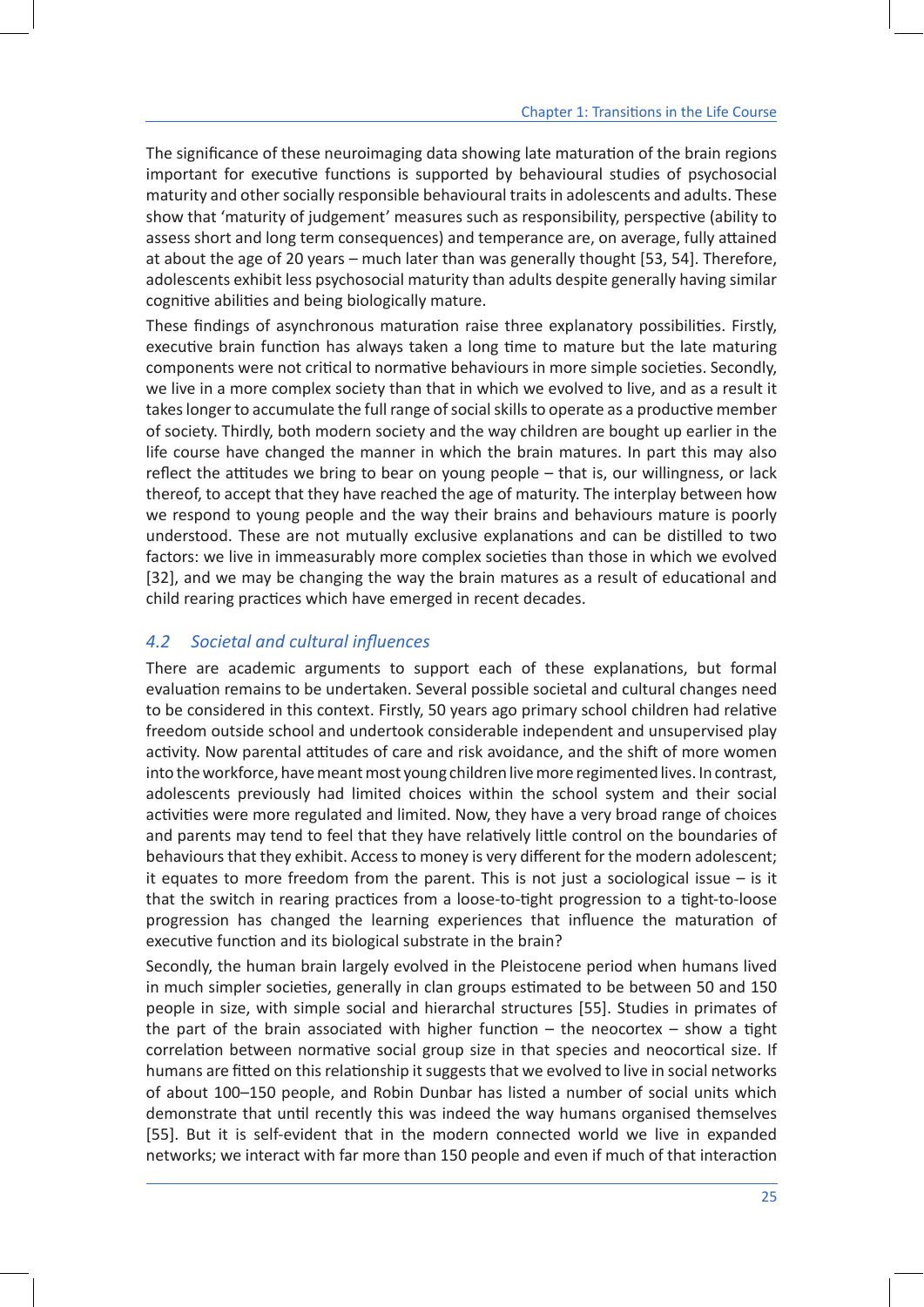is telephonic or electronic it is still meaningful. This applies particularly to young people, who are fundamentally changing the shape of their social networks more rapidly than others through the use of the internet and social networks such as Twitter and Facebook. The concept of 'Facebook friends' means that young people are sharing the intimacy of their lives not just with the small family network of old but with literally hundreds of people. The nature of communication has also changed – communication is no longer associated with face-to-face contact, and non-verbal communication through purely electronic means is becoming increasingly pervasive. These sociological changes may also have neurobiological consequences. There is a growing and worrisome literature suggesting that brain structures may be altered by these changing patterns of interaction and communication [56]. Such changes could potentially have functional consequences. For example, there are suggestions that the nature of knowledge assimilation and learning as a result of technology usage has changed, and that this impacts on the ability of young people to learn and to pay attention to tasks [57]. This propensity towards distraction may have far reaching consequences – given the ubiquity of these new technologies, it is likely to have attendant influences on how young people learn and develop social skills [58].

### *4.3 Effects of the early environment*

The third consideration beyond the accumulating evidence that these changed ways of learning and inter-personal exposure might affect the development of brain function and communication skills stems from another growing body of evidence, which suggests that the early environment of parental-infant attachment and of experiential (informal) learning can have permanent effects on brain function and maturation. Some of these effects are mediated through the actions of hormones such as oxytocin and vasopressin [59]. Some of these effects are likely mediated through epigenetic mechanisms which change the settings of gene switches. While most of this science is based on compelling data from animal studies [60], there are supportive data in humans showing that stresses and challenges early in life will change the settings of switches involved in pathways associated with social experiences and stress responses, with permanent effects [61]. Recent studies on suicide victims who had been abused during childhood showed epigenetic changes in the brains that were not found in non-abused victims [62]. Epigenetic changes have also been detected in women who experienced childhood abuse and later developed antisocial behaviour [63]. Attachment between mother and infant is more than simply a behavioural relationship; it involves the action of a number of hormones in the brain, and secure attachment is an important predictor of resilience in later life [64], including higher self-esteem, reduced anxiety and reduced hormonal responses to stress [61]. There is increasing evidence that this involves epigenetic processes and that these effects, which reflect the transmission of social determinants into a biological substrate, may have intergenerational consequences [65, 66]. In turn the same hormones involved in attachment appear to play a role in how individuals respond to each other and in creating cooperative and trusting relationships rather than aggressive tendencies later in life [67]. While this aspect of the science is still emerging, it is reasonable to postulate that these long lasting effects of poor attachment involve not only emotional aspects but also changes in the basic biology of the brain.

#### *4.4 Transcultural differences*

There are considerable transcultural differences in adolescent morbidity even among Western countries; New Zealand and other anglophone countries generally compare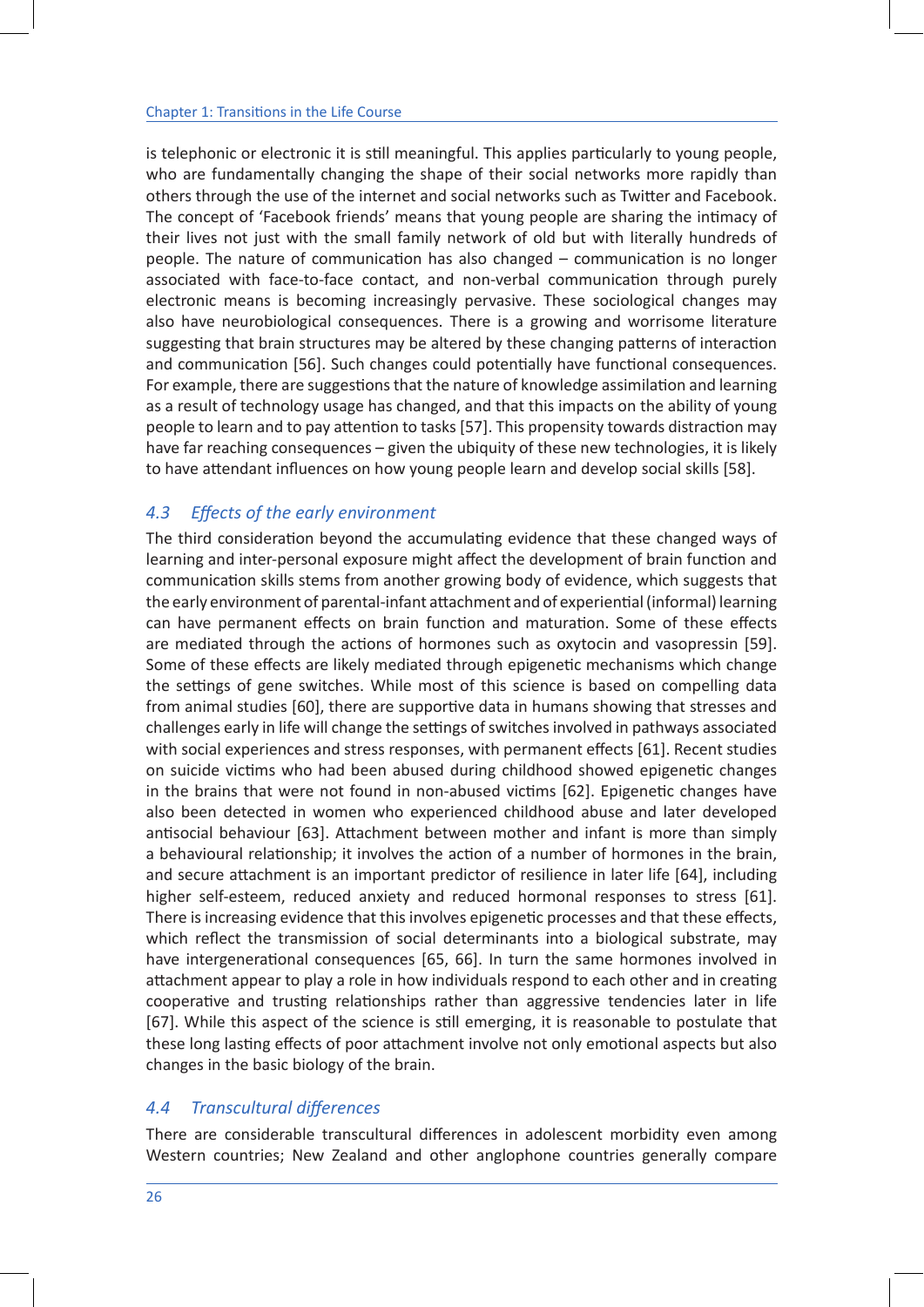poorly to non-anglophone European countries in, for example, teenage pregnancy and abortion rates [68, 69]. These transcultural differences should be informative but little research has been done to understand their basis. The age of puberty is similar across these populations, but what does differ is the balance of focus on early childhood education and support. It has been suggested that cultural differences in early childhood experience explain the disparateness in adolescent morbidity, and given New Zealand's dismal position it is a field of research meriting investment.

#### *4.5 Cognitive versus non-cognitive skills*

Such considerations are given greater weight by the work of James Heckman and others [70-72]. It is important to distinguish cognitive function as measured by formal IQ tests from other aspects of brain function, and in particular executive functions mediated through the prefrontal cortex. It is now clear that success in formal education and in many other areas is dependent on this latter class of brain function. Heckman and colleagues have pointed out that in early childhood, not only are formal cognitive skills starting to develop but this is also a critical window in which the broader range of non-cognitive but crucial life skills are established which promote school achievement, job performance and financial security [73]. Indeed, the evidence reviewed in Chapters 2, 3 and 4 highlights the growing data showing that it is the development of non-cognitive skills in early childhood that is critical to successful passage through later life. A large body of research has demonstrated that targeted investment in high risk populations through interventional programmes at this point in the life cycle pays social and economic dividends in terms of reduced incarceration, reduced arrest rates, higher employment and higher earning capacity later in life (described in the final section of this chapter). Once again this reinforces the notion that the biological, social and cultural factors conflate and cannot be separated.

#### *4.6 Implications for research and intervention*

While these data point to the vital importance of the early life as a period for intervention, action and targeted prevention, this does not mean that actions later in the life course are not justified or without benefit. However the complexities of the phenomena we are dealing with, and the strong evidence implying biological substrates that are not necessarily irreversible for the behaviours in question, mean that interventions must be well designed, research-based and carefully evaluated – unfortunately this is not always the case as will be discussed in Chapter 22. A framework that focuses on neuroscience within the wider context of adolescent research is needed [74], and there is a compelling case for including the neurobiologist with the more traditional social and behavioural scientist in promoting an interdisciplinary approach to the design of interventions [46].

## *5. A synthesis*

Puberty is a biological process in which the individual's gonads are activated and he or she becomes reproductively competent. In evolutionary terms, reproductive competence would have evolved in parallel with the ability to cope as a reproductively active member of the society in which the individual lived. However society is now immeasurably more complex; the nature of social organisation and the skills required to function as an adult are very different from those operative 50,000 to 10,000 years ago. Adolescence marks the period in which sex hormone activity has been initiated, but due to an interplay of neurobiological, societal and cultural factors the individual is not accepted as fully mature.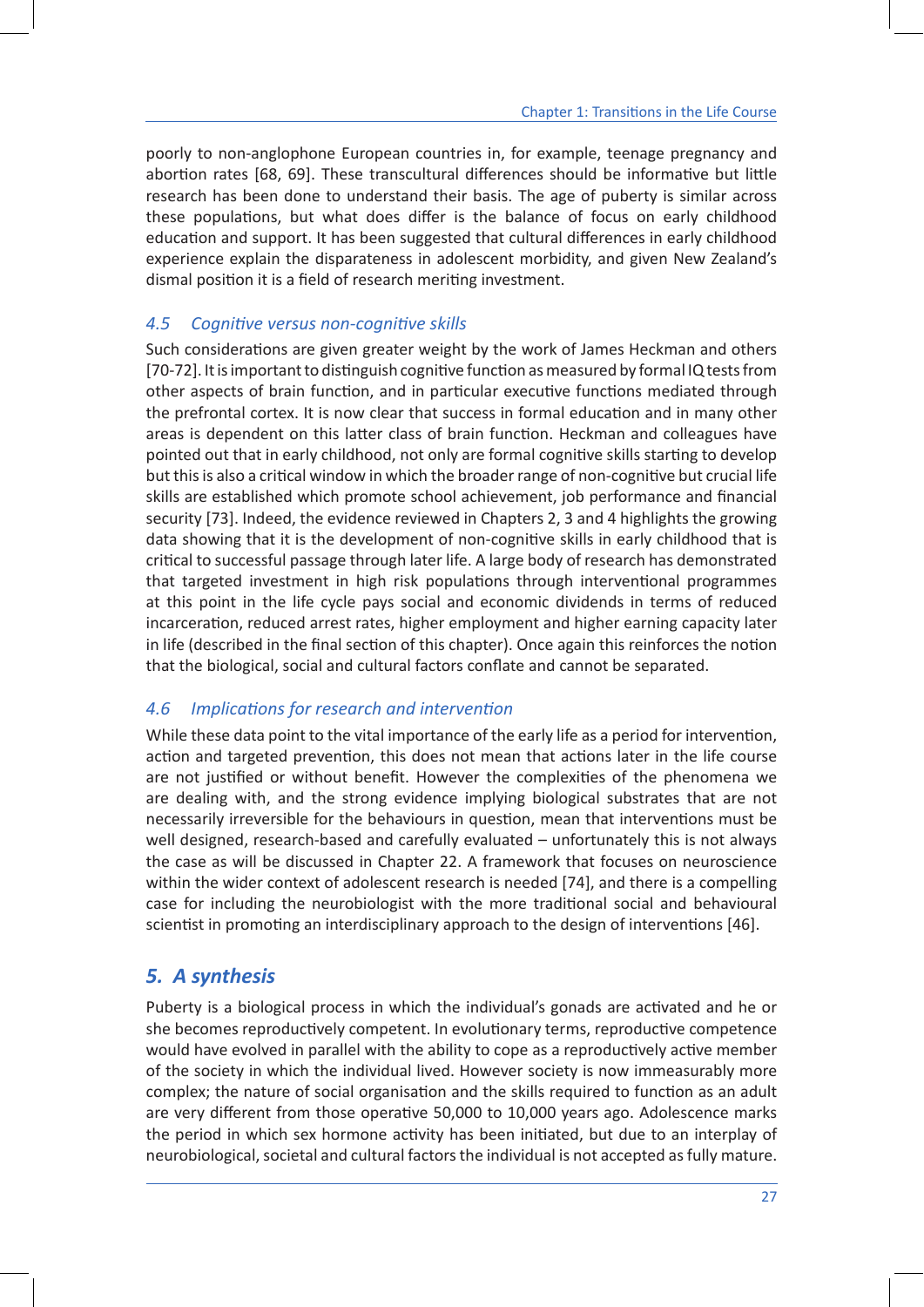What has definitely changed is the age of puberty, which has fallen quite dramatically in many populations in recent decades. This has a number of implications. The pubertal brain functions differently from the pre-pubertal brain and is particularly responsive to reward incentivising activities. Executive function placing control on these pathways is not fully mature. Further the big shift in age of sexual activation means it is increasingly likely to start during primary school, whereas the current structure of the school system, which separates primary, intermediate and secondary education, was designed on the presumption that pubertal behaviours did not get exhibited until secondary school. Current societal concepts of and attitudes to teenage sexual activity, for example, were largely developed in the 19th and early 20th centuries at a time when puberty was not completed generally until about the age then established in Western societies as the age of legal consent. There is increasing discourse on the implications of this emergent science for the justice system (e.g. [75]), and in particular of the potential for the immature brain to respond differently from the mature brain in response to punitive punishments, which may make recidivism more rather than less likely.

On the other hand it is now evident that aspects of executive function do not mature until much later, on average in the third decade of life. It is not clear whether this is a new phenomenon or whether its implications are only now emerging as important in a more complex society. The outcome however is a much prolonged period in which pubertal hormones are active but full maturity of executive function does not exist. The consequences are a period in which reward seeking behaviours are not adequately selfcontrolled, and as discussed in subsequent chapters, this is reflected in multiple behaviours and activities of concern.

Against this background of pubertal mismatch, the impact of widespread marketing aimed directly or indirectly at adolescents is worrisome. Marketing and media targeting young people contain a high content of promotion of risk-taking behaviours, alcohol consumption and sexuality. The celebrity culture, which is unabashedly marketed to the adolescent, creates role models and heroes out of behaviours which are particularly risky for young people with immature impulse control.

These issues will not disappear. The age of puberty has fallen largely because children are healthy. Technological developments mean that the complexity of society will not diminish. The internet greatly limits the control or regulation of communication among young people. The challenge therefore is to develop a better understanding of how to manage the life course so as to promote resilience in young people through nurturing of non-cognitive capabilities, which will in turn create greater resilience in adolescence. The life course approach would argue that one's focus should be on the early childhood period. It also suggests that greater attention to the understanding of neural maturation should be part of the research agenda. It may well be that significant changes in the structure of the educational system are needed to assist young peoples' maturation of executive function. Greater sensitivity is needed by society as a whole to the messages that are projected at young people during this vulnerable period.

The complexities of individual biology, developmental exposures and the contexts within which every young person lives mean that there is considerable individual variation in the timing and pattern of maturation, both biologically and behaviourally. Superficially, it might seem that resilience is related solely to the variation in timing and pattern of this maturation. However, as this chapter has tried to illustrate, it is now apparent that important aspects of brain maturation can be influenced by events earlier in the life course. This information provides preventative (as opposed to remedial) opportunities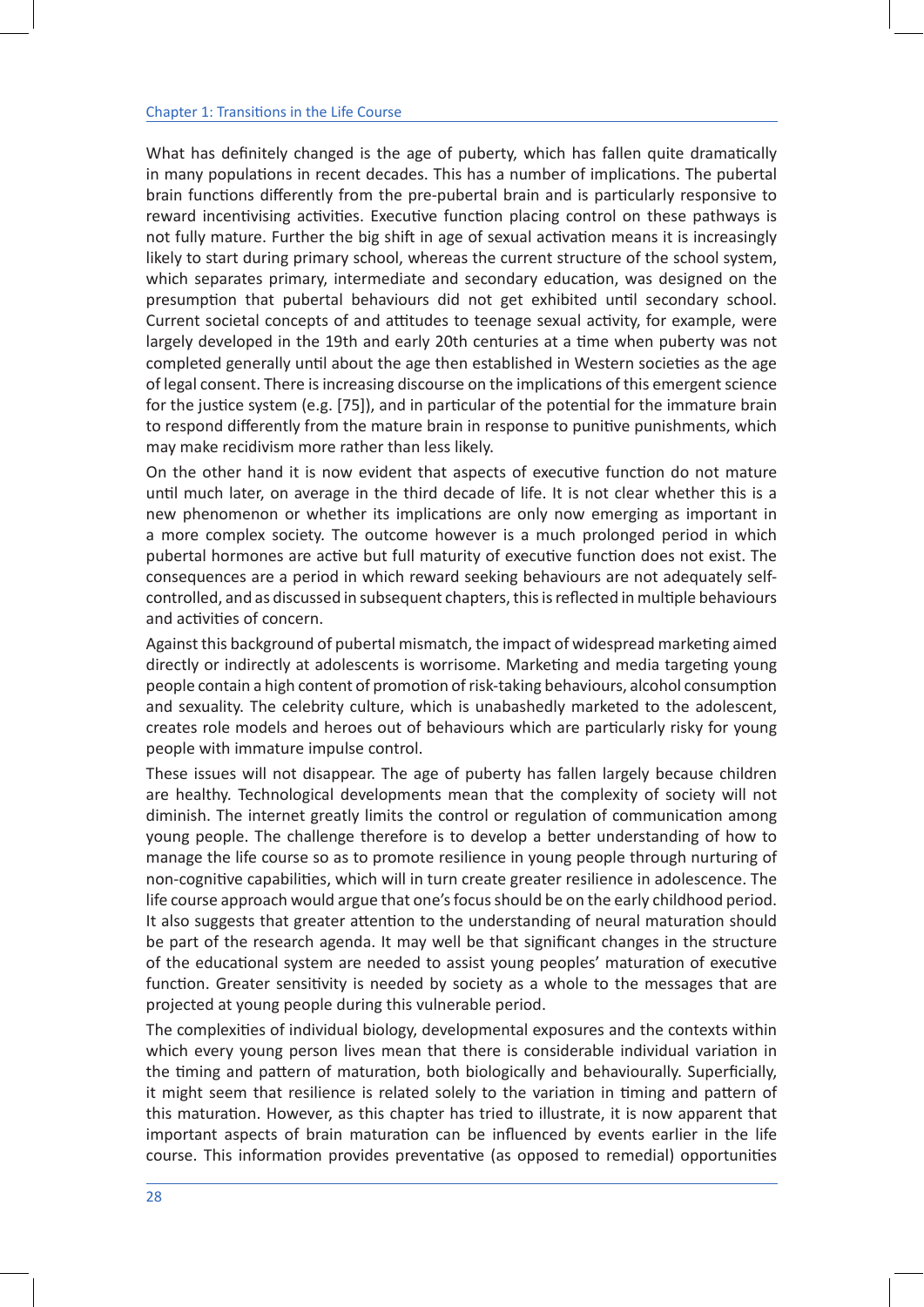to develop strategies enhancing the opportunities for more young people to transition to adulthood without harm to themselves or to the community.

## *6. An economic perspective on the life course*

The life course perspective has economic as well as biological, behavioural and educational dimensions. Economists have used the life course approach to model the return on investment early in the life course on later outcomes. They have modelled the value of intervention in one phase of the life course in affecting progress through a later phase in the individual's life so as to estimate the costs and benefits of preventative and remedial interventions. The range of outcomes that can be considered include educational achievement, earnings, employment, health, relationships and interactions with the justice system (arrests/incarcerations). Human capital approaches have generally been used [76, 77].

Heckman and colleagues have considered the importance of cognitive and non-cognitive (executive) brain functions, and their development in early childhood with respect to outcomes in the high school and subsequent years. Importantly, they have studied high intensity targeted intervention programmes in early childhood such as the Perry Preschool and Abecederian programmes, both of which are US-based targeted high intensity intervention programmes for at-risk children, involving structured day care/ kindergarten and home interventions with well-trained therapists. Their findings can be summarised as follows: targeted investments in early life increase high school completion rates [78], and intensive early childhood programs for at-risk African-American 3-4 year olds show long term positive effects in both genders; overall the greater effects are on non-cognitive traits and, in males, lead to crime reduction and improved self-control [79]. Throughout this body of work the development of non-cognitive executive skills is closely linked to performance on formal learning tasks. The importance of early childhood to the optimal manifestation of both cognitive and non-cognitive skills through adolescence is clear. While remediation of non-cognitive skills is possible, prevention is logical and more effective [80]. Heckman's group studied the economic return on graduates of the Perry Preschool programme through their third decade and showed a high level of economic return, with the greatest impact on crime reduction [77, 81]. Similar data were obtained from follow-up of the Abecederian study [82]. The relationship between crime and low educational achievement is well documented [83].

To quote Heckman and Masterov [81]:

*"An accumulating body of knowledge shows that early childhood interventions for disadvantaged young children are more effective than interventions that come later in life. Because of the dynamic nature of the skill formation process, remediating the effects of early disadvantages at later ages is often prohibitively costly (...) Skill begets skill; learning begets learning. Early disadvantage, if left untreated, leads to academic and social difficulties in later years. Advantages accumulate; so do disadvantages. A large body of evidence shows that postschool remediation programs like public job training and general educational development (GED) certification cannot compensate for a childhood of neglect for most people."*

Much of this disadvantage will manifest in adolescence through dropout rates, asocial and acting out behaviours associated with poor impulse control, crime and reinforcement of disadvantage for the next generation. It is also clear that much of the advantage of early intervention is mediated through non-cognitive skill development and that this differential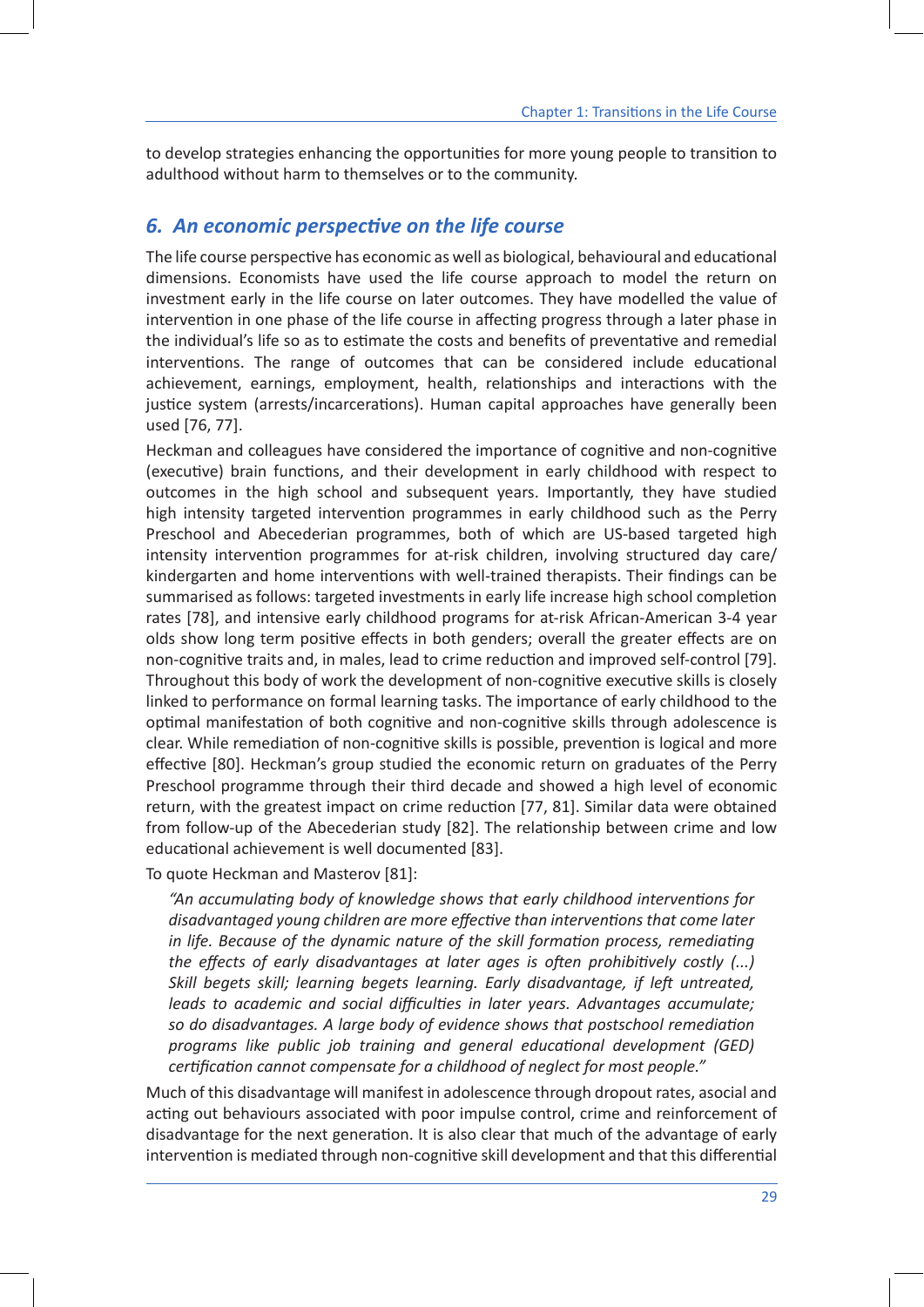can be anticipated to be particularly manifest in adolescence [84], when immaturity of executive function in relation to biological maturation is most likely to confer individual and community disadvantage.

## *7. References*

- 1. Gluckman PD, Beedle AS, Hanson MA. Principles of Evolutionary Medicine. Oxford: Oxford University Press; 2009.
- 2. Bogin B. Patterns of Human Growth. 2nd ed Cambridge: Cambridge University Press; 1999.
- 3. Zhang TY, Meaney MJ. Epigenetics and the environmental regulation of the genome and its function. Annual Review of Psychology. 2010; 61: 439-466.
- 4. Gluckman PD, Hanson MA, Buklijas T, Low FM, Beedle AS. Epigenetic mechanisms that underpin metabolic and cardiovascular diseases. Nature Reviews Endocrinology. 2009; 5: 401- 408.
- 5. Godfrey K. The 'developmental origins' hypothesis: epidemiology. In: Gluckman PD, Hanson MA, eds. Developmental Origins of Health and Disease. Cambridge: Cambridge University Press; 2006: 6-32.
- 6. Gluckman PD, Hanson MA. Evolution, development and timing of puberty. Trends in Endocrinology and Metabolism. 2006; 17: 7-12.
- 7. Melchior M, Moffitt TE, Milne BJ, Poulton R, Caspi A. Why do children from socioeconomically disadvantaged families suffer from poor health when they reach adulthood? A life-course study. American Journal of Epidemiology. 2007; 166: 966-974.
- 8. Boden JM, Fergusson DM, Horwood LJ. Risk factors for conduct disorder and oppositional/ defiant disorder: evidence from a New Zealand birth cohort. Journal of the American Academy of Child and Adolescent Psychiatry. 2010; 49: 1125-1133.
- 9. Mameli M, Bateson P. Innateness and the sciences. Biology & Philosophy. 2006; 21: 155-188.
- 10. Bateson P, Gluckman P. Plasticity, Robustness, Development and Evolution. Cambridge: Cambridge University Press; In press.
- 11. Grumbach MM. The neuroendocrinology of human puberty revisited. Hormone Research in Paediatrics. 2002; 57: 2-14.
- 12. Krause DN, Duckles SP, Pelligrino DA. Influence of sex steroid hormones on cerebrovascular function. Journal of Applied Physiology. 2006; 101: 1252-1261.
- 13. Walker R, Gurven M, Hill K, Migliano A, Chagnon N, De Souza R, et al. Growth rates and life histories in twenty-two small-scale societies. American Journal of Human Biology. 2006; 18: 295-311.
- 14. Nettle D, Coall DA, Dickins TE. Early-life conditions and age at first pregnancy in British women. Proceedings of the Royal Society B: Biological Sciences. 2010; doi: 10.1098/rspb.2010.1726.
- 15. Nettle D. Dying young and living fast: variation in life history across English neighbourhoods. Behavioral Ecology. 2010; 21: 387-395.
- 16. Nettle D. Flexibility in reproductive timing in human females: integrating ultimate and proximate explanations. Philosophical Transactions of the Royal Society B: Biological Sciences. 2011; 366: 357-365.
- 17. Ellis BJ, Essex MJ. Family environments, adrenarche, and sexual maturation: a longitudinal test of a life history model. Child Development. 2007; 78: 1799-1817.
- 18. Adair LS. Size at birth predicts age at menarche. Pediatrics. 2001; 107: E59.
- 19. Romans SE, Martin JM, Gendall KA, Herbison GP. Age of menarche: the role of some psychosocial factors. Psychological Medicine. 2003; 33: 933-939.
- 20. Tither JM, Ellis BJ. Impact of fathers on daughters' age at menarche: a genetically and environmentally controlled sibling study. Developmental Psychology. 2008; 44: 1409-1420.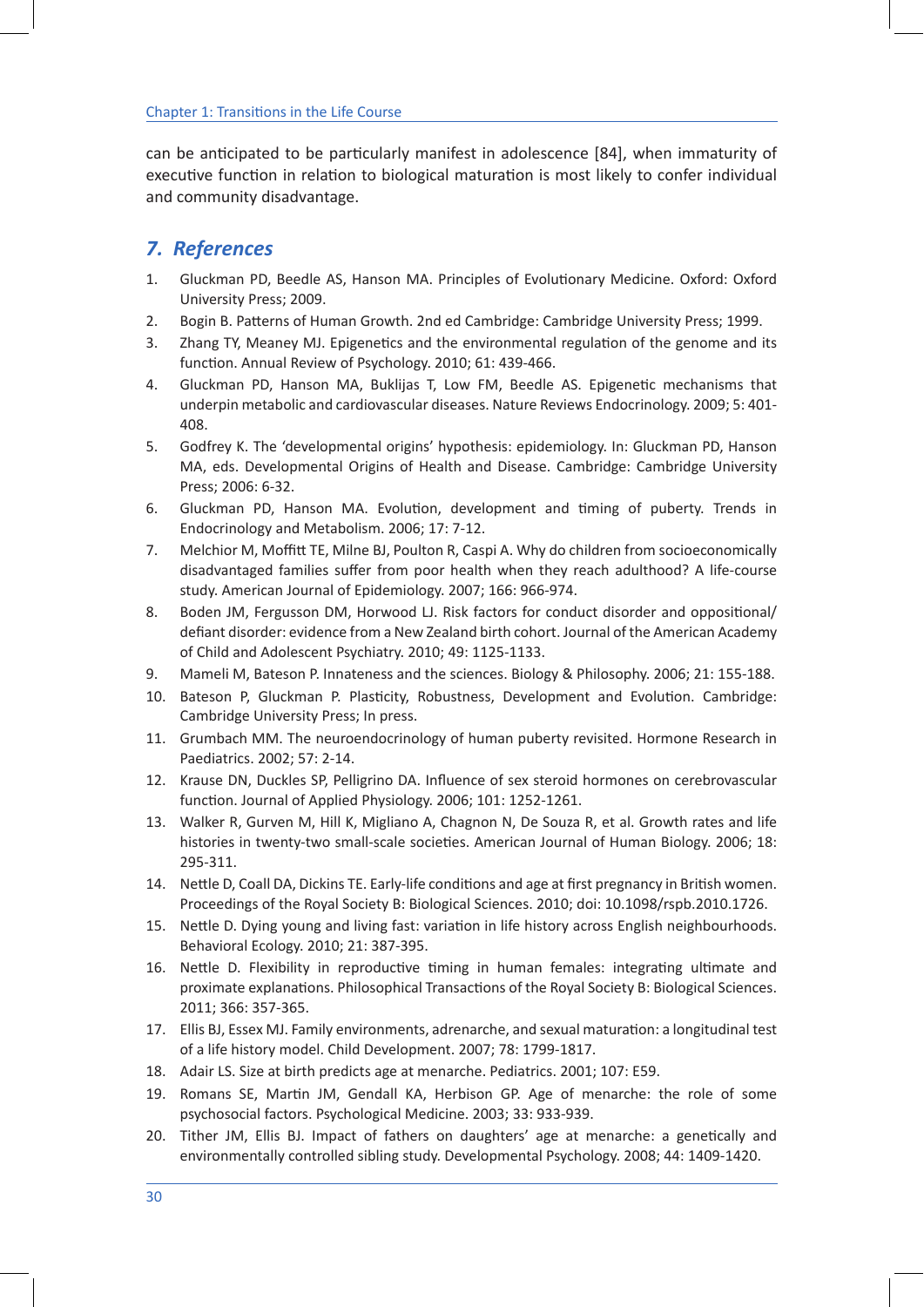- 21. Tanner JM. Fetus Into Man: Physical Growth From Conception to Maturity. Cambridge: Harvard University Press; 1978.
- 22. Ministry of Health. NZ Food NZ Children: Key results of the 2002 National Children's Nutrition Survey. 2003. Wellington: Ministry of Health.
- 23. Herman-Giddens ME. Recent data on pubertal milestones in United States children: the secular trend toward earlier development. International Journal of Andrology. 2006; 29: 241- 246.
- 24. Sloboda DM, Howie GJ, Pleasants A, Gluckman PD, Vickers MH. Pre- and postnatal nutritional histories influence reproductive maturation and ovarian function in the rat. PLoS One. 2009; 4: e6744.
- 25. Espetvedt Finstad S, Emaus A, Potischman N, Barrett E, Furberg A-S, Ellison P, et al. Influence of birth weight and adult body composition on 17β-estradiol levels in young women. Cancer Causes and Control. 2009; 20: 233-242.
- 26. Wang Y, Lobstein T. Worldwide trends in childhood overweight and obesity. International Journal of Pediatric Obesity. 2006; 1: 11-25.
- 27. Sáenz de Rodriguez CA, Bongiovanni AM, Borrego LCd. An epidemic of precocious development in Puerto Rican children. The Journal of Pediatrics. 1985; 107: 393-396.
- 28. Massart F, Saggese G. Oestrogenic mycotoxin exposures and precocious pubertal development. International Journal of Andrology. 2010; 33: 369-376.
- 29. Cooper C, Kuh D, Egger P, Wadsworth M, Barker D. Childhood growth and age at menarche. BJOG: An International Journal of Obstetrics & Gynaecology. 1996; 103: 814-817.
- 30. Sloboda DM, Hart R, Doherty DA, Pennell CE, Hickey M. Age at menarche: influences of prenatal and postnatal growth. Journal of Clinical Endocrinology and Metabolism. 2007; 92 46-50.
- 31. Parent AS, Teilmann G, Juul A, Skakkebaer NE, Toppari J, Bourguignon JP. The timing of normal puberty and the age limits of sexual precocity: variations around the world, secular trends, and changes after migration. Endocrine Reviews. 2003; 244: 668-693.
- 32. Gluckman P, Hanson M. Mismatch: Why Our World No Longer Fits Our Bodies. Oxford: Oxford University Press; 2006.
- 33. Kaltiala-Heino R, Marttunen M, Rantanen P, Rimpelä M. Early puberty is associated with mental health problems in middle adolescence. Social Science & Medicine. 2003; 57: 1055- 1064.
- 34. Bratberg GH, Nilsen TIL, Holmen TL, Vatten LJ. Sexual maturation in early adolescence and alcohol drinking and cigarette smoking in late adolescence: a prospective study of 2,129 Norwegian girls and boys. European Journal of Pediatrics. 2005; 164: 621-625.
- 35. Najman JM, Hayatbakhsh MR, McGee TR, Bor W, O'Callaghan MJ, Williams GM. The Impact of Puberty on Aggression/Delinquency: Adolescence to Young Adulthood. Australian & New Zealand Journal of Criminology. 2009; 42: 369-386.
- 36. Michaud PA, Suris JC, Deppen A. Gender-related psychological and behavioural correlates of pubertal timing in a national sample of Swiss adolescents. Molecular & Cellular Endocrinology. 2006; 254-255: 172-178.
- 37. Golub MS, Collman GW, Foster PMD, Kimmel CA, Meyts ERD, Reiter EO, et al. Public health implications of altered puberty timing. Pediatrics. 2008; 121: S218-S230.
- 38. Sowell ER, Thompson PM, Holmes CJ, Jernigan TL, Toga AW. In vivo evidence for postadolescent brain maturation in frontal and striatal regions. Nature Neuroscience. 1999; 2: 859-861.
- 39. Steinberg L. Risk taking in adolescence. Current Directions in Psychological Science. 2007; 16: 55-59.
- 40. Yurgelun-Todd D. Emotional and cognitive changes during adolescence. Current Opinion in Neurobiology. 2007; 17: 251-257.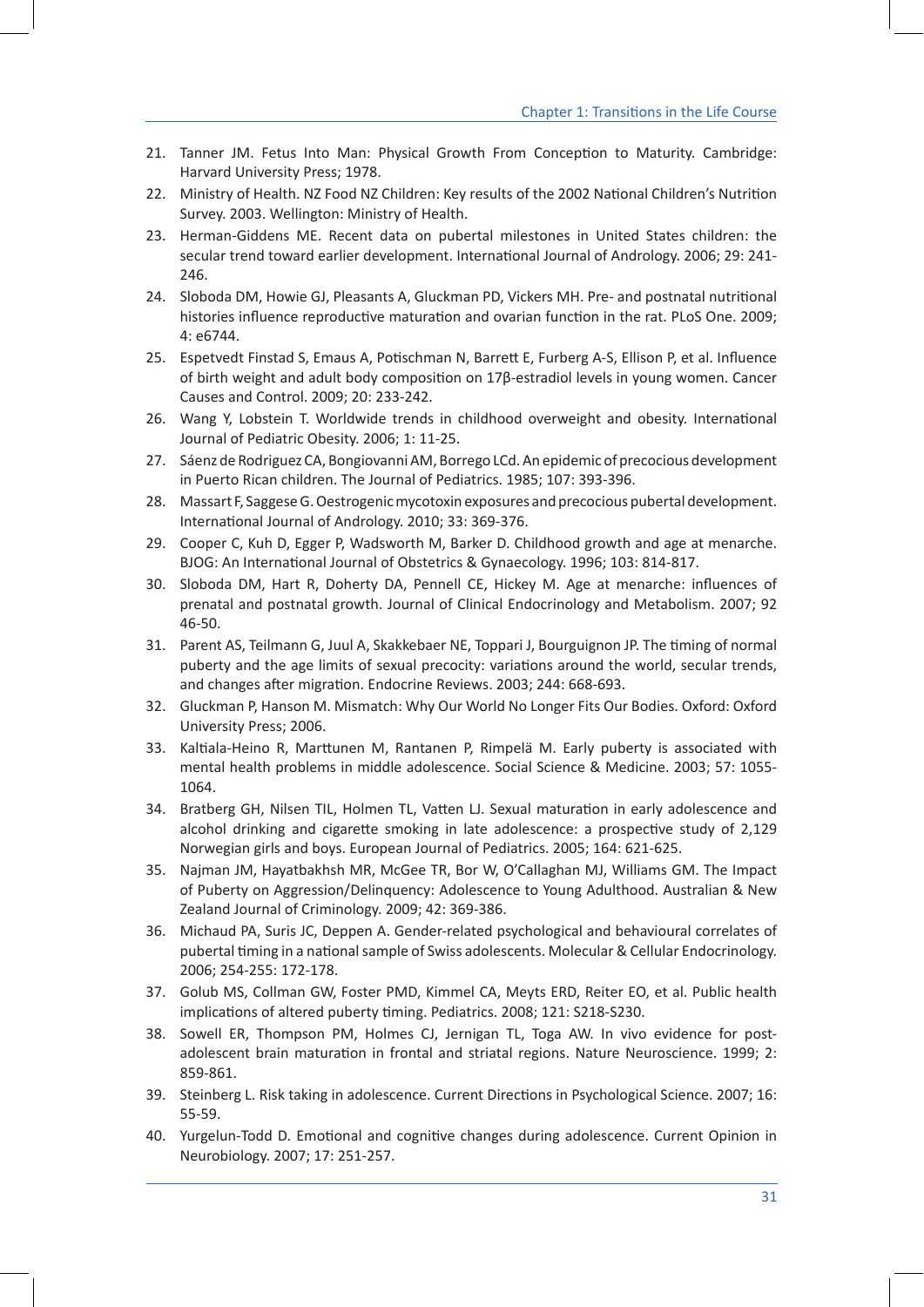- 41. Fareri DS, Martin LN, Delgado MR. Reward-related processing in the human brain: Developmental considerations. Development and Psychopathology. 2008; 20: 1191-1211.
- 42. Gogtay N, Giedd JN, Lusk L, Hayashi KM, Greenstein D, Vaituzis AC, et al. Dynamic mapping of human cortical development during childhood through early adulthood. Proceedings of the National Academy of Sciences of the United States of America. 2004; 101: 8174-8179.
- 43. Lebel C, Walker L, Leemans A, Phillips L, Beaulieu C. Microstructural maturation of the human brain from childhood to adulthood. Neuroimage. 2008; 40: 1044-55.
- 44. Tamnes CK, Østby Y, Fjell AM, Westlye LT, Due-Tønnessen P, Walhovd KB. Brain maturation in adolescence and young adulthood: regional age-related changes in cortical thickness and white matter volume and microstructure. Cerebral Cortex. 2009.
- 45. Dumontheil I, Hassan B, Gilbert SJ, Blakemore S-J. Development of the selection and manipulation of self-generated thoughts in adolescence. Journal of Neuroscience. 2010; 30: 7664-7671.
- 46. Somerville LH, Casey BJ. Developmental neurobiology of cognitive control and motivational systems. Current Opinion in Neurobiology. 2010; 20: 236-241.
- 47. Spear LP. The adolescent brain and age-related behavioral manifestations. Neuroscience & Biobehavioral Reviews. 2000; 24: 417-463.
- 48. Somerville LH, Jones RM, Casey BJ. A time of change: behavioral and neural correlates of adolescent sensitivity to appetitive and aversive environmental cues. Brain and Cognition. 2010; 72: 124-133.
- 49. Galvan A, Hare TA, Parra CE, Penn J, Voss H, Glover G, et al. Earlier development of the accumbens relative to orbitofrontal cortex might underlie risk-taking behavior in adolescents. Journal of Neuroscience. 2006; 26: 6885-6892.
- 50. Steinberg L. Risk taking in adolescence: what changes, and why? Annals of the New York Academy of Sciences. 2004; 1021: 51-58.
- 51. Van Leijenhorst L, Zanolie K, Van Meel CS, Westenberg PM, Rombouts SARB, Crone EA. What motivates the adolescent? Brain regions mediating reward sensitivity across adolescence. Cerebral Cortex. 2010; 20: 61-69.
- 52. Geier CF, Terwilliger R, Teslovich T, Velanova K, Luna B. Immaturities in reward processing and its influence on inhibitory control in adolescence. Cerebral Cortex. 2010; 20: 1613-1629.
- 53. Cauffman E, Steinberg L. (Im)maturity of judgment in adolescence: why adolescents may be less culpable than adults. Behavioral Sciences and the Law. 2000; 18: 741-760.
- 54. Luna B, Sweeney JA. The emergence of collaborative brain function: fMRI studies of the development of response inhibition. Annals of the New York Academy of Sciences. 2004; 1021: 296-309.
- 55. Dunbar RIM. The social brain: mind, language, and society in evolutionary perspective. Annual Review of Anthropology. 2003; 32: 163-181.
- 56. Bickart KC, Wright CI, Dautoff RJ, Dickerson BC, Barrett LF. Amygdala volume and social network size in humans. Nature Neuroscience. doi:10.1038/nn.2724.
- 57. Ophir E, Nass C, Wagner AD. Cognitive control in media multitaskers. Proceedings of the National Academy of Sciences of the United States of America. 2009; 106: 15583-15587.
- 58. Lin L. Breadth-biased versus focused cognitive control in media multitasking behaviors. Proceedings of the National Academy of Sciences of the United States of America. 2009; 106: 15521-15522.
- 59. Carter CS. The chemistry of child neglect: do oxytocin and vasopressin mediate the effects of early experience? Proceedings of the National Academy of Sciences of the United States of America. 2005; 102: 18247-18248.
- 60. Weaver ICG, Cervoni N, Champagne FA, D'Alessio AC, Sharma S, Seckl JR, et al. Epigenetic programming by maternal behavior. Nature Neuroscience. 2004; 7: 847-854.
- 61. Champagne FA. Epigenetic Influence of social experiences across the lifespan. Developmental Psychobiology. 2010; 52: 299-311.